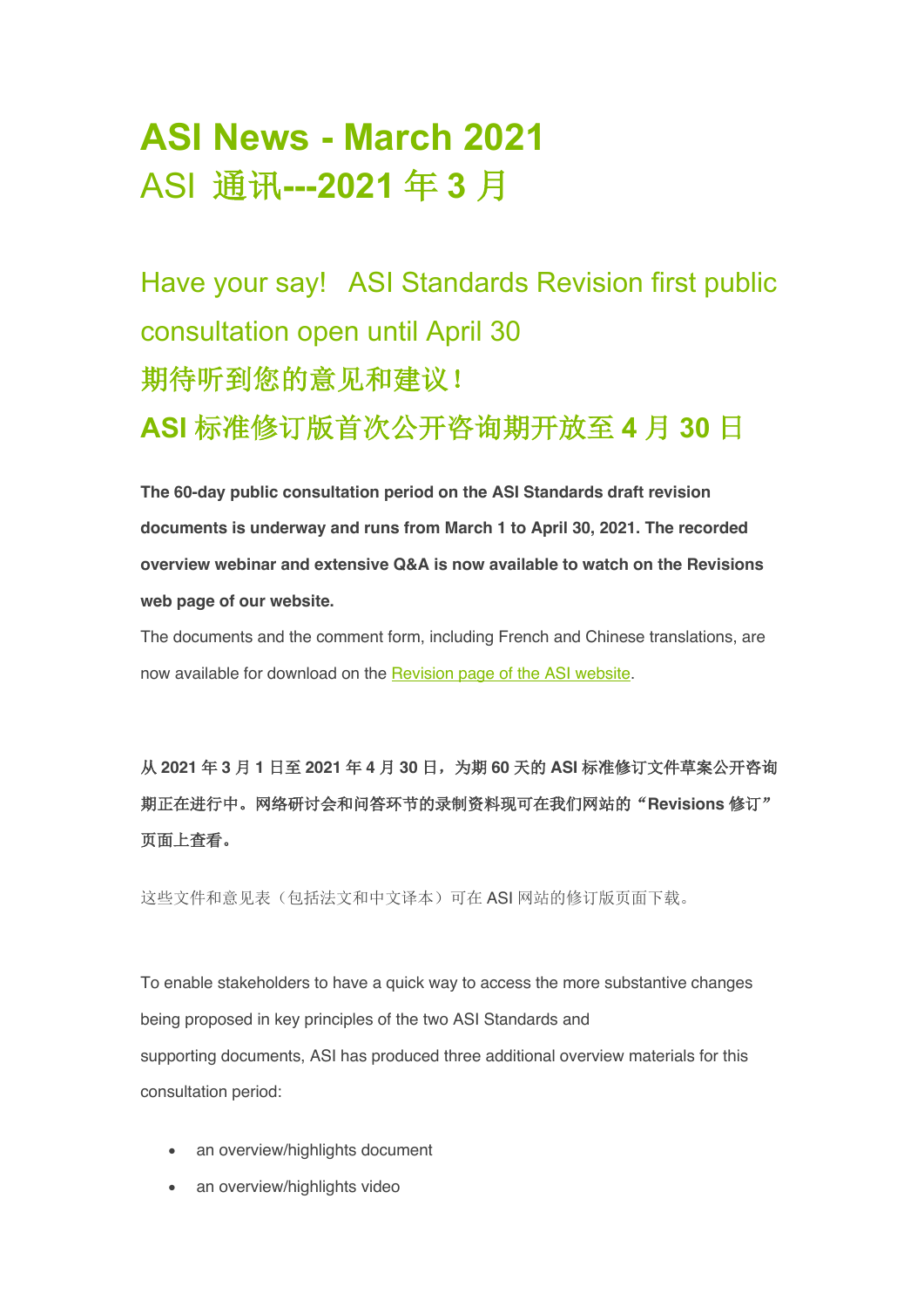• a recording of the live overview webinar held on March 11.

If, after consulting the above documents and supporting materials, you should have specific questions or issues to raise, you can do so by email to consultation@aluminiumstewardship.org.

为了使利益相关者能够快速了解 ASI 两个标准的主要原则和相关文件中提出的具体更改, ASI 在此咨询期间还制作了三份相关的概述材料:

•修订概述/要点文件 •修订概述/要点视频 •3 月 11 日举行的实时网络研讨会会议记录。

在查阅上述文件和相关资料后,如果您有任何问题或疑问,可以发送邮件至 consulting@aluminium-stewardship.org。

### M&E Insights: ASI membership trends and analysis

**To achieve broad impact and multi-stakeholder engagement, one of the key ingredients is membership growth. ASI has designed a membership structure and supporting outreach strategies to encourage participation of a wide range of aluminium sector stakeholders. At 23 March 2021, ASI has 161 members across its six membership classes. This month we dive deeper into some key indicators regarding ASI members and membership.** 

# 监测与评价洞察:ASI 成员分析

成员数量的增长是实现广泛的影响力以及多方利益相关者积极参与的关键因素之一。 **ASI** 设计了一种成员资格结构和支持的推广策略,以鼓励众多铝行业利益相关者的参与。截止 **2021** 年 **3** 月 **23** 日,**ASI** 的六个成员类别共有 **161** 名成员。 本月,我们将深入研究有关 **ASI** 成员和成员资格的一些关键指标。

Key takeaways for ASI's first six years, 2015-2020:

• Membership numbers have grown each year between 31-82% per annum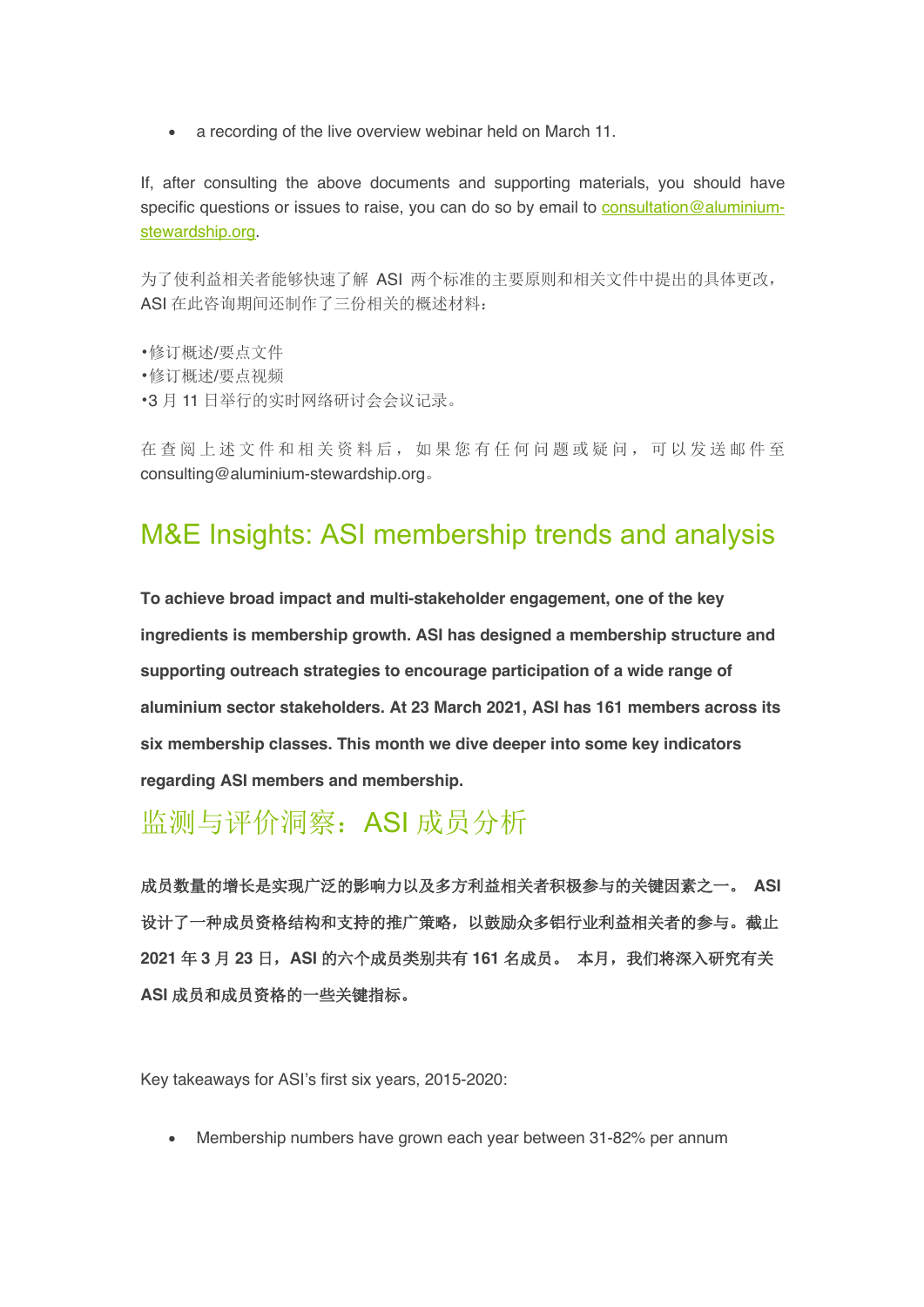- Production and Transformation (P&T) and Industrial Users (IU) are the 'certifying' membership classes and today make up 65% of ASI members
- 'Medium' sized members today make up 44% of turnover-based members (P&T, IU, Downstream and General Supporters), and 'Micro' sized members make up 69% of employee-based members (Civil Society and Associations)
- Since November 2019, 47% of new members have learnt about ASI through business partners, suppliers or customers
- Six organisations have not renewed their ASI membership since 2015 due to operational reasons, averaging one resignation per year

ASI 在成立的六年间(2015-2020年)所取得的主要成绩包括:

- 成员数量每年增长 31-82%
- 生产和转化加工类(P&T)及工业用户类(IU)是需要"认证"的成员类别,目前占 ASI 成员总比的 65%

· 目前, "中型规模"成员占以营业额为标准的成员(P&T, IU, 下游和一般支持者类)类 别的 44%,而"中型"成员占以员工数量为标准的成员(社会团体类和协会类)类别的 69%

- 自 2019 年 11 月以来, 有 47%的新成员通过业务合作伙伴、供应商或客户了解了 ASI。
- 自 2015 年以来,有 6 个组织由于运营原因未续签 ASI 成员资格,平均每年 1 家。

### ASI welcomes new Directors-elect for the Board

**The results of ASI's annual Board elections are in. ASI congratulates the following successful candidates, whose new terms are to commence on April 21.**

- **Pippa Howard**, Director, Extractives and Development Infrastructure Program, Fauna & Flora International, UK: elected to a Civil Society seat for a second term
- **Jérôme Perez**, Global Head of Sustainability, Nestlé Nespresso: elected to an Industrial Users seat for a first term
- **Aleksey Spirin**, Director of Environmental and Climate Risk Management, UC RUSAL: elected to a Production and Transformation seat for a first term

# ASI 欢迎新任董事会董事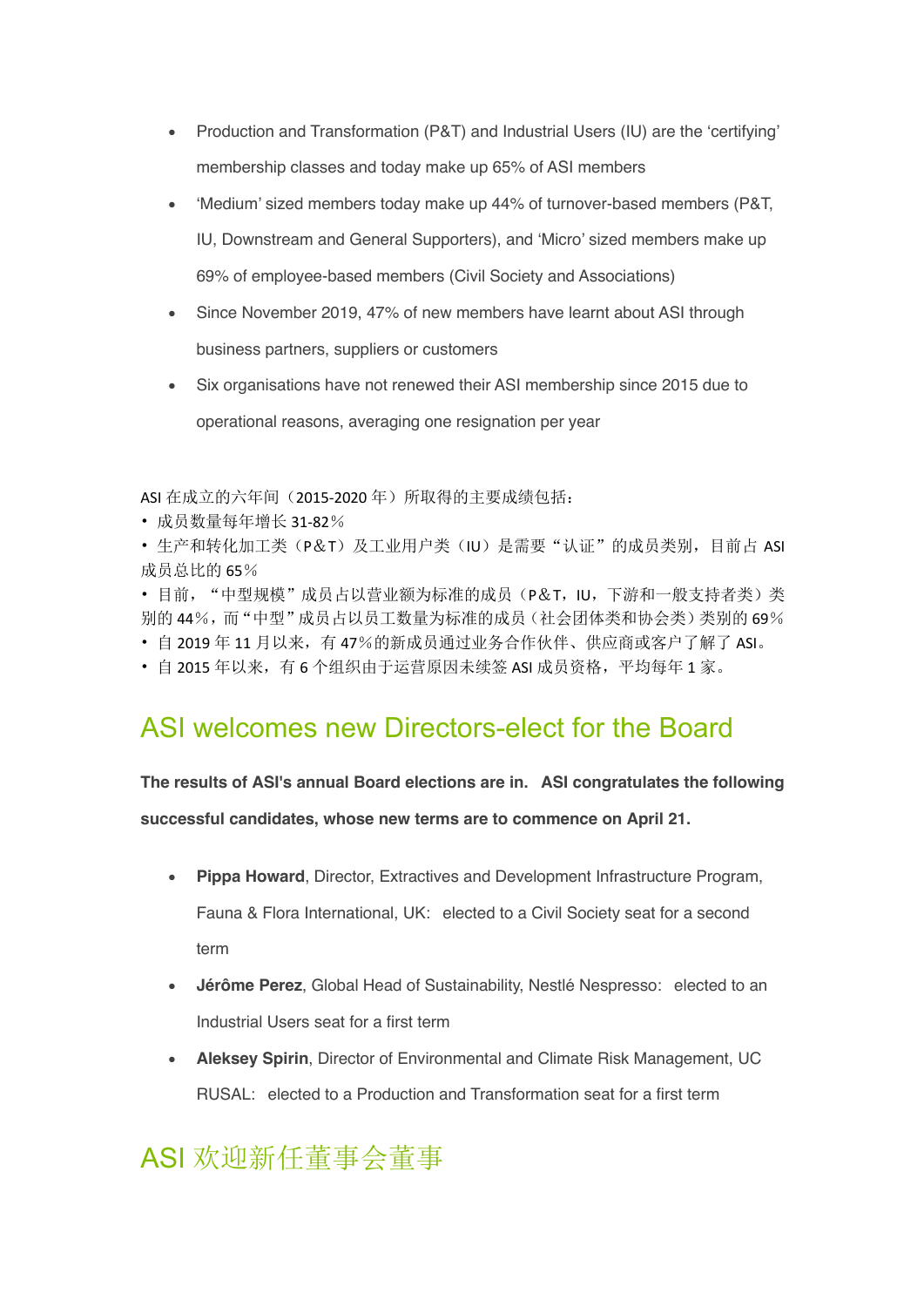#### **ASI** 的年度董事会选举结果已公布。**ASI** 祝贺以下成功获选的候选人,他们新的任期将于 **4** 月 **21** 日开始。

•**Pippa Howard**,野生动植物保护国际组织矿业和发展基础设施项目经理,英国:当选社会 团体类席位

•**Jérôme Perez**,雀巢奈斯派索公司可持续发展的全球负责人:当选工业用户类席位

•**Aleksey Spirin**,俄罗斯铝业联合公司环境和气候风险管理总监:当选生产和转化加工类 席位

#### **Mark Annandale** 被任命为 **ASI** 原住民咨询论坛顾问

#### ASI 很高兴宣布任命 Mark Annandale 为 ASI IPAF 顾问,任期从 2021 年 4 月开 始。

作为 IPAF 顾问, Mark 将负责领导 IPAF 以及其他与铝价值链相关的原住民和受 影响社区的 ASI 项目开发和活动。Mark 一直专注于可持续发展,将其作为原住 民社区的发展、社区林业与采矿运营之间的接口。他在环境管理、社区林业、与 原住民的交往、跨文化交流、文化遗产管理等方面拥有 20 多年的经验,并且是 原住民社区与采矿项目之间谈判的牵头人。 Mark 致力于可持续发展计划和研究 项目,以进一步制定认证标准,包括与森林管理委员会(FSC)进行生态系统服 务认证。 自 2016 年在马来西亚举行的首次会议以来,Mark 一直与 ASI 原住民 咨询论坛合作,从那时起一直在提供技术支持和促进作用。

### ASI appoints Klaudia Michalska as Impact Analyst

#### **ASI is delighted to announce the appointment of Klaudia Michalska as our**

#### **new Impact Analyst, starting April 1, 2021.**

Klaudia will bring a burst of energy to our Monitoring and Evaluation (M&E) work program as we ramp-up our activities on reporting the impacts of the ASI Standards. Originally from Poland, she holds a Bachelor's degree in Geography from the University of Warsaw and a Master's degree in Earth Sciences, Environmental Management from the University of Amsterdam. Coming to ASI from the Global Reporting Initiative (GRI), she brings a knowledge on sustainability reporting, climate change and energy, and understanding of relationships between these and broader social and economic issues. She also has experience in developing analytical frameworks.

### ASI 任命 Klaudia Michalska 为影响分析师

#### **ASI** 很高兴宣布任命 **Klaudia Michalska** 为我们新任影响分析师,任期从 **2021** 年 **4** 月 **1** 日 开始。

随着我们加强报告 ASI 标准影响的活动, Klaudia 将为我们的监测和评估(M&E)工作计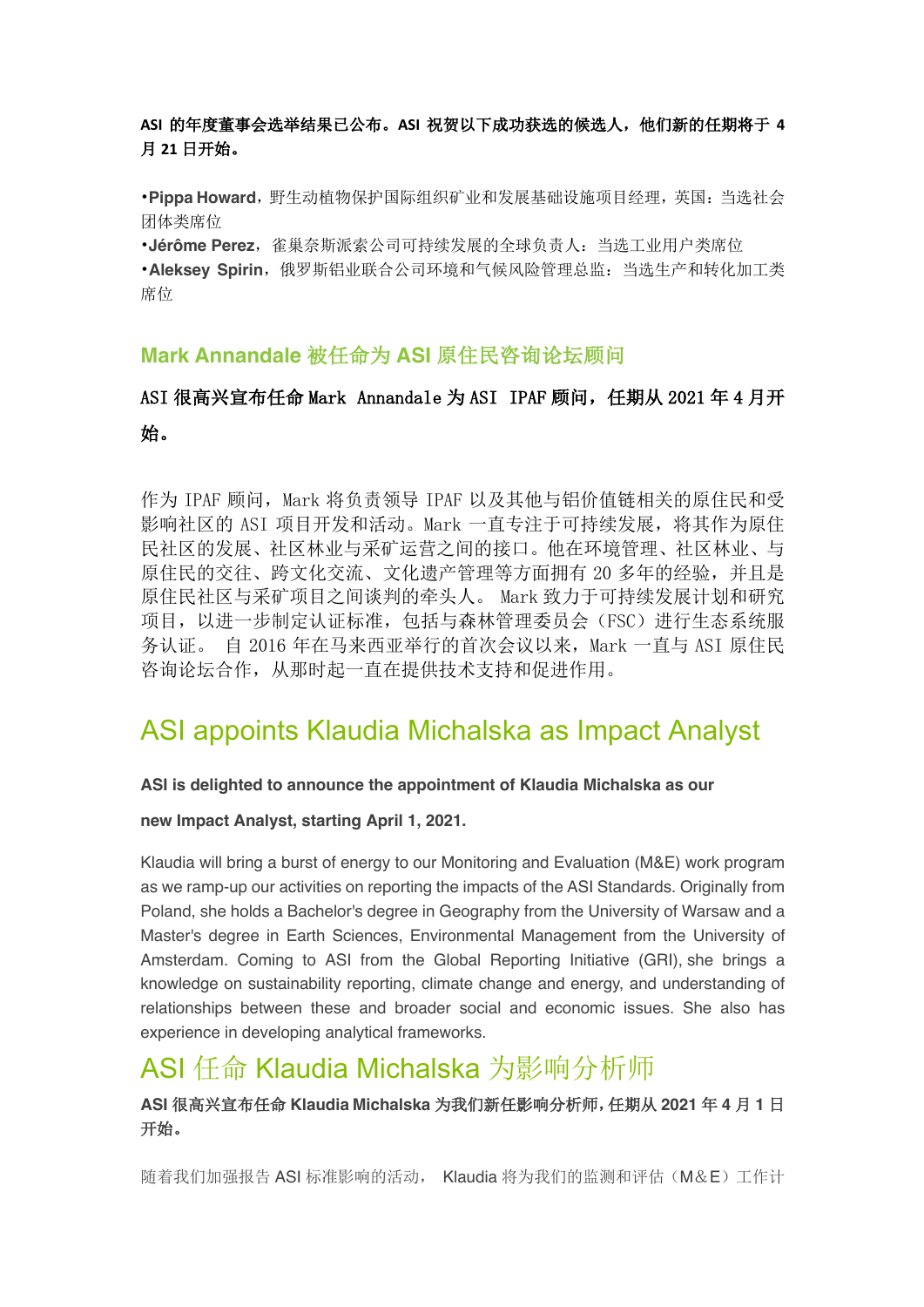划注入一股新的活力。 她来自波兰,拥有华沙大学的地理学学士学位和阿姆斯特丹大学的 地球科学与环境管理硕士学位。 她曾任职于全球报告倡议组织(GRI),熟知有关可持续发 展报告、气候变化和能源的知识,以及对这些问题与更广泛的社会和经济问题之间关系的理 解。 她还具有开发分析框架的经验。

# New IAI Report: Aluminium Sector Greenhouse Gas Pathways to 2050

**ASI aims to share important projects and research being produced by Aluminium Associations and Institutes that will help to move the aluminium sector forward toward increased sustainability. This month, we present an extremely timely report published by the International Aluminium Institute in March 2021.**

The report sets out three credible and realistic approaches to emissions reductions for the aluminium industry, in line with the International Energy Agency's *Beyond 2 Degree Scenario*. Whilst the industry works to reduce its emissions by about 80%, demand for aluminium products is also predicted to grow. Over the coming decades, global demand for primary aluminium will increase by up to 40% and recycled aluminium from postconsumer scrap will more than triple through to 2050, as economies grow, urbanise, and build up their infrastructure. Simultaneously reducing emissions whilst meeting increasing demand will require a huge investment in production technologies, along with a commitment from all along the value chain.

with unrivalled industrial and material data and analyses, the IAI has mapped out the three main routes for the aluminium industry to achieve global climate goals (while addressing other sustainability issues). The technology needed in many cases is in the final stages of development and deployment, however, significant investment is required. The greatest need is for policies to support and accelerate that investment.

# IAI 最新报告:到 2050 年铝行业的温室气体减排路 径

ASI 关注分享相关铝业协会和研究机构正在开展的重要项目和研究,这将有助于推动铝业朝 着提高可持续性的方向发展。本月,我们分享国际铝业协会于 2021 年 3 月发布的最新报告。

该报告提出了三种可靠和现实的方法来减少铝行业的温室气体排放,这与国际能源署的"2 度以下升温情景"目标要求相一致。尽管到 2050 年铝行业致力于减少其排放量约 80%, 但 对铝产品的需求也有望增长。在未来几十年中,随着经济的增长,城市化和基础设施的建设, 到 2050年,全球对原铝的需求将增长多达 40%,来自消费后废料的再生铝将增长三倍以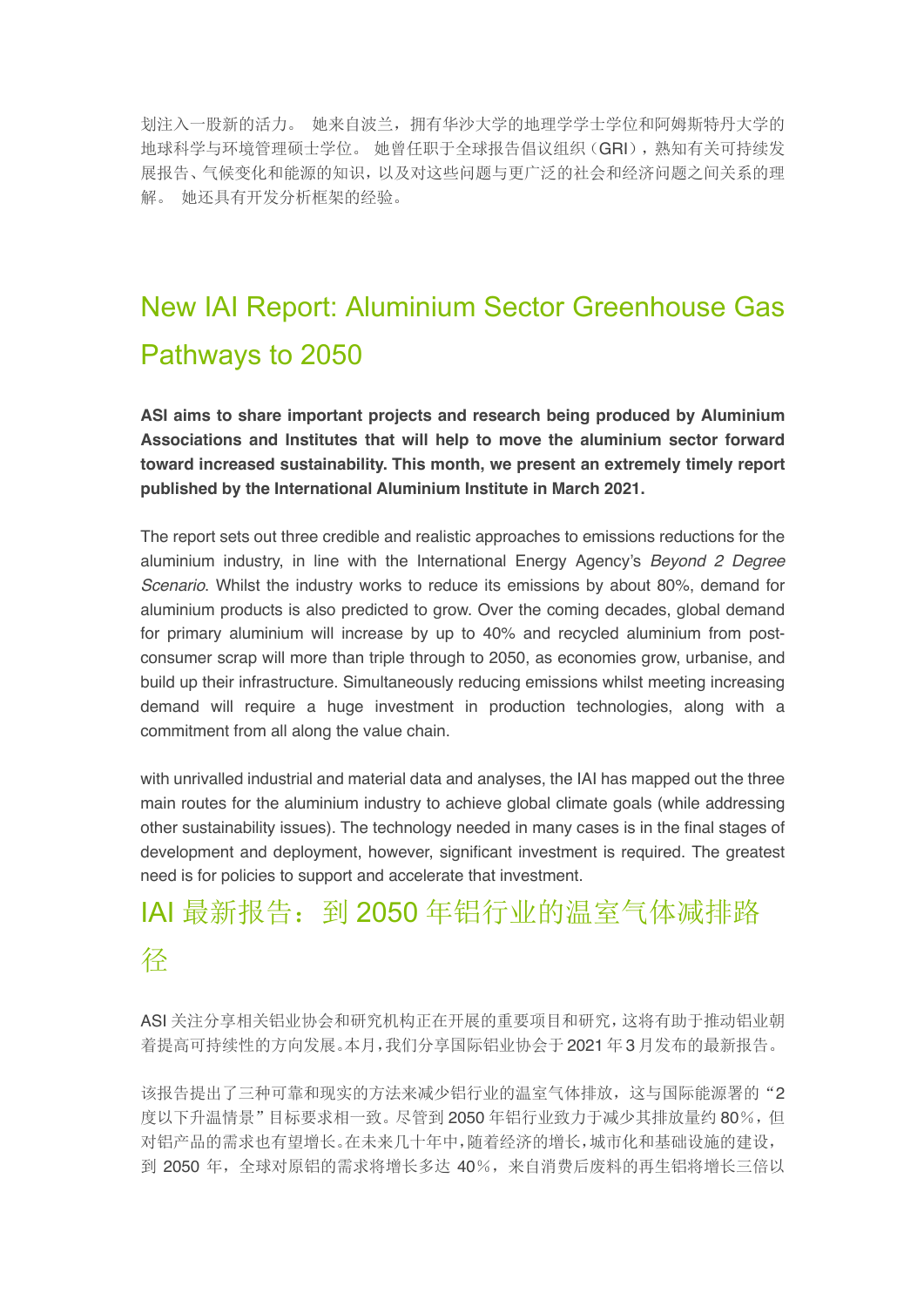上。要在满足日益增长需求的同时减少排放,将需要对生产技术的巨额投资,以及整个价值 链上的承诺。

通过极佳的工业和材料数据及分析,IAI 制定了实现铝工业实现全球气候变化减排目标(同 时解决其他可持续性问题)的三大途径。一些所需的减排技术正处于开发和部署的最后阶段, 但是需要大量投资,最需要的是支持和加速投资的政策。

# Case study on Réseau Environment Bauxite in Guinea published by Fauna and Flora International

**The Boké region in north-west Guinea contains some of the world's largest reserves of high-grade bauxite. This mosaic landscape also hosts important natural habitat that supports threatened, rare and restricted range species, maintains essential ecosystem functions and services, and holds important cultural value. Over the past decade, there has been rapid growth of bauxite mining: today the region is host to at least 14 companies at different stages of mining activities. The accelerated increase in bauxite production is having wide-ranging impacts on forests, biodiversity and people.**

# 案例研究:野生动植物保护国际组织(FFI)出版几内 亚 Réseau 铝土矿环境影响案例研究报告

几内亚西北部的 **Boké** 地区拥有世界上最大的高品位铝土矿储量。该地区镶嵌结构环境还拥 有重要的自然栖息地,可为濒危、稀有和限制范围的物种提供支持,维持必要的生态系统功 能和服务,并具有重要的文化价值。 在过去的十年中,铝土矿采矿业发展迅速。目前该地 区拥有至少 14 家处于采矿活动不同阶段的公司。 铝土矿产量的加速增长对森林、生物多 样性和人类产生了广泛的影响。

The focus of this case study is the recently established sectoral network, the Réseau Environment Bauxite (REB), which formed in response to growing concerns by some opertors of the cumulative impacts of bauxite mining and recognition that these issues could not be addressed by any single operator alone. This case study brings together experience and learning from the creation and operation of the Réseau Environment Bauxite and emphasises the value of industry-led development of a multioperator platform to respond to recognised challenges that cannot be addressed by any individual operator alone. Learning from Boké can help to inspire and inform the development of sectoral and cross-sectoral platforms or networks elsewhere in the region.

Fauna and Flora International (FFI), in collaboration with the REB, have published this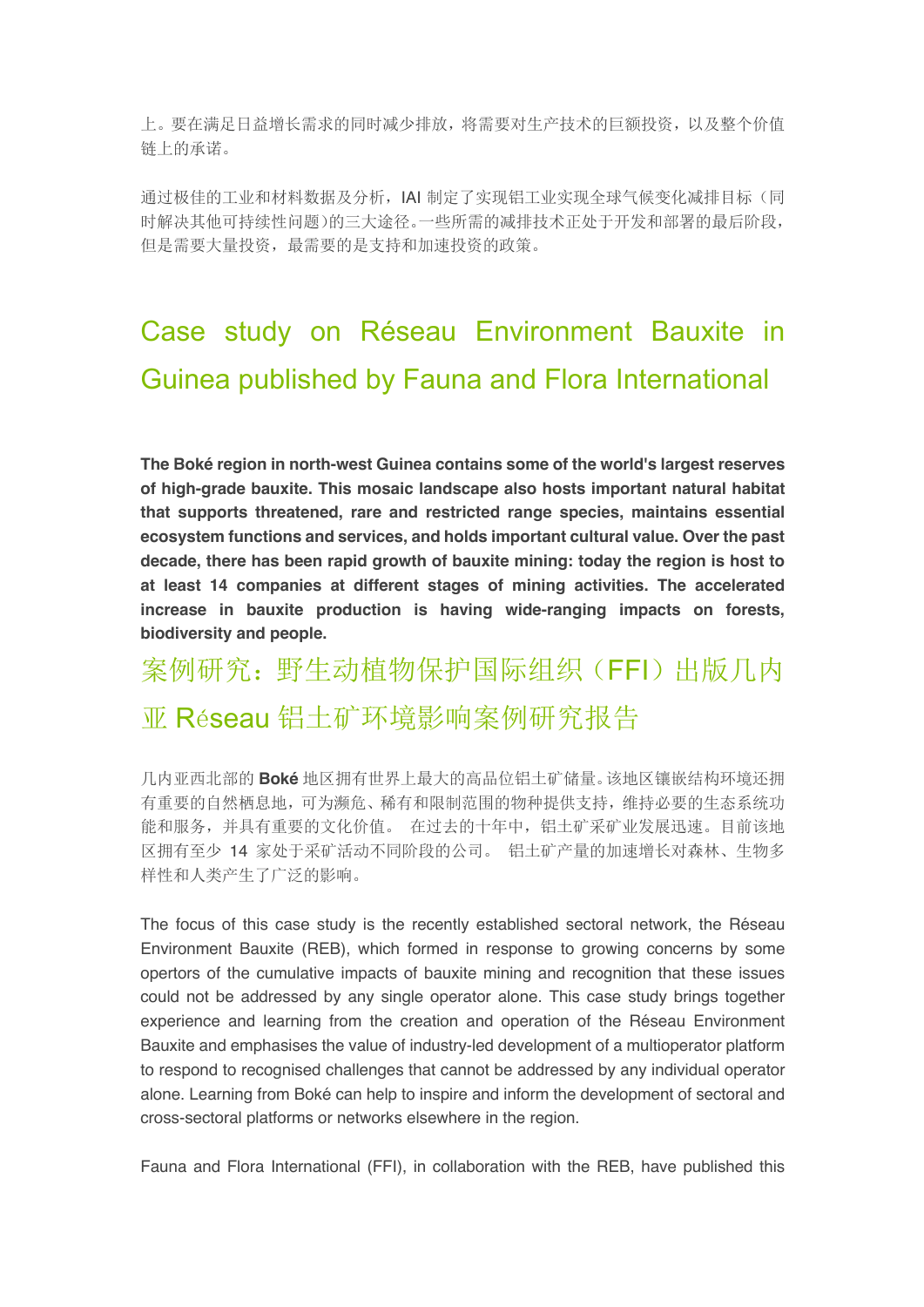overview of the REB, and its relevance to ASI's activities in Guinea. It provides the first practical exploration of cumulative impacts/collaboration, and particularly one that clearly puts the social and organisational dimensions front and centre. The case study on the REB (in English and French) as well as other outputs from the wider project are now available on the FFI website.

该案例研究的重点是最近建立的 Réseau 铝土矿环境合作网络(REB),该网络是为应对一些 运营商对铝土矿开采累积影响日益增长的关注而建立的,并且认识到这些问题无法通过任何 单一方法来解决。该案例研究汇集了 REB 创建和运营中的经验和教训,并强调了由业界主导 的多运营商平台开发的价值,以应对公认的挑战,这是任何单个运营商都无法独立解决的。 向 Boké 地区学习可以帮助和推动其他地方的部门和跨部门平台或网络的发展。

野生动植物保护国际组织(FFI)与 REB 合作,发布了 REB 概述,以及它与 ASI 在几内亚的活 动的相关性。提供了对累积影响/合作的首次实践探索,尤其是明确地将社会和组织层面放 在首位和中心位置的探索。现在,可在 FFI 网站上获得有关 REB(英语和法语)以及更广泛 项目的其他案例研究。

## ASI issues first Re-Certification

**Three years after the first ASI Performance Standard Certification was issued, we have now issued the first Re-Certification. This is a positive milestone for the maturing of the ASI program, and for Rio Tinto's continued commitment following their achievement of the first ASI Certification in 2018.**

# ASI 发布首个再认证

在给力拓颁发第一份 ASI 绩效标准认证三年之后, 我们现在已经给力拓发布了第一份再认 证。 这对于 ASI 计划的成熟以及力拓公司在 2018 年获得首个 ASI 认证后的持续承诺都是 一个积极的里程碑。

On March 16, 2018, an alumina refinery, five aluminium smelters and associated casting, recycling, waste management and infrastructure facilities in Canada, owned and operated by Rio Tinto, were the first to be certified against ASI's ground-breaking Performance Standard for environmental, social and governance performance. Fast-forward to three years later, and ASI has crossed several noteworthy milestones in the meantime, including 110+ certifications issued to companies throughout the aluminium value chain worldwide, ASI Aluminium being integrated into products made by downstream Industrial Users, and ASI Certified logos being used on a growing number of consumer products.

"We warmly congratulate Rio Tinto on achieving the first ASI Re-Certification. With 22 sites now certified for Performance and Chain of Custody certifications, Rio Tinto has been a pioneer in ASI as a founding member and the first ASI Certification in early 2018. Today, there are 53 companies globally that have been ASI Certified, and many more underway. It is really encouraging to see the ASI program maturing to the next round of certifications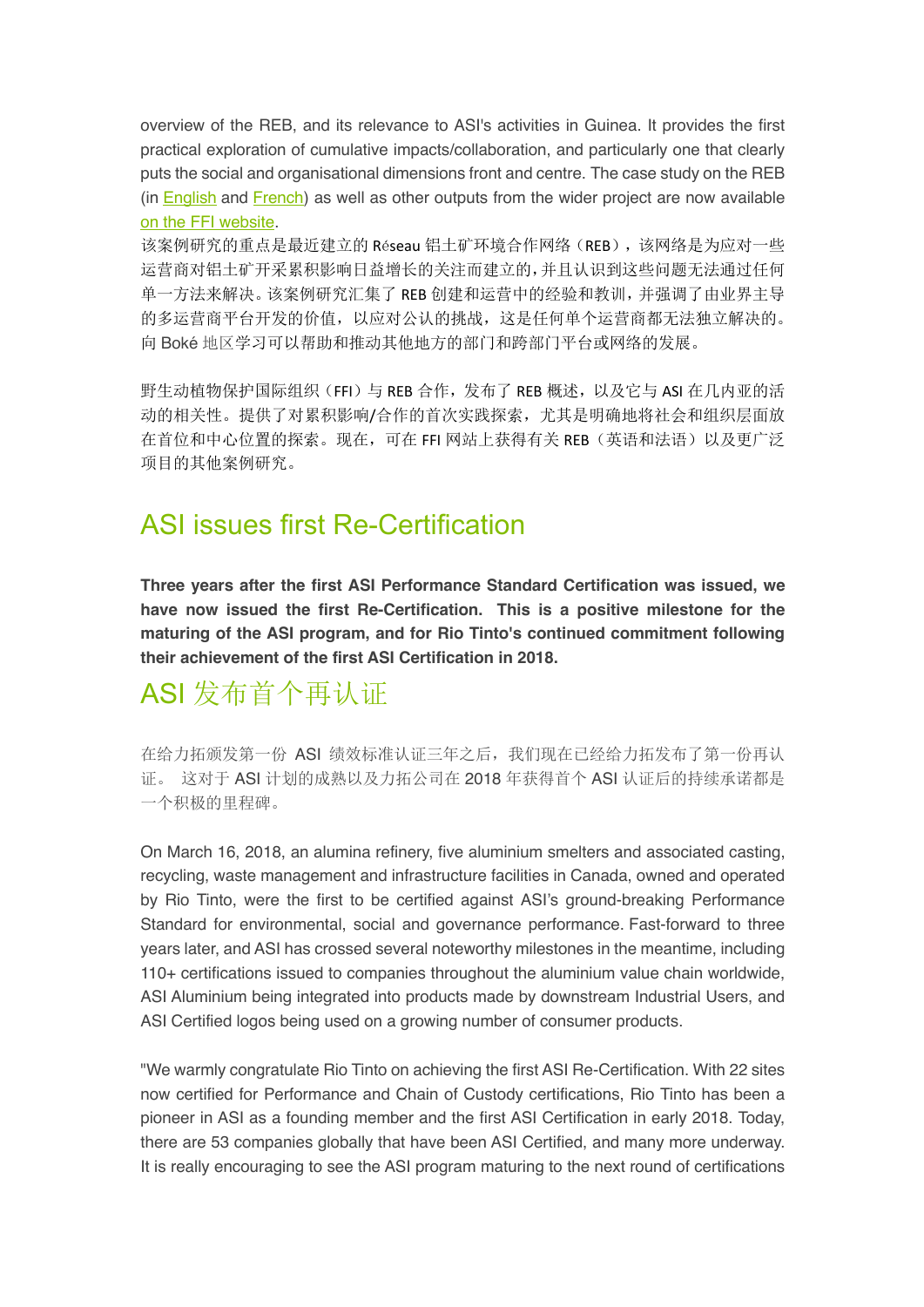with this milestone announcement," said Fiona Solomon, Chief Executive Officer of Aluminium Stewardship Initiative.

2018 年 3 月 16 日, 由力拓公司 (Rio Tinto) 拥有和运营的加拿大一家氧化铝精炼厂、五个 铝冶炼厂以及相关的铸造、回收利用、废物管理和基础设施首先获得 ASI 绩效标准认证。短 暂的三年过去后, ASI 同时跨越了几个值得注意的里程碑: 包括向全球铝价链中的公司颁发 了 110 多个认证、ASI 铝已进入到下游工业用户生产的产品中,并且 ASI 认证标志在越来越 多的消费产品上使用。

"我们热烈祝贺力拓公司获得首个 ASI 再认证。现在,力拓已有 22 个场所获得了绩效和监 管链标准认证,力拓公司是 ASI 的创始成员之一,并于 2018 年初获得了首个 ASI 认证。今 天,全球已经有 53 家公司通过了 ASI 认证,并且还有更多公司的认证工作正在进行中。在 这一里程碑式的时刻, ASI 计划即将进入下一轮认证阶段。"

# ASI Certifications update

## ASI 认证动态

In March, ASI Members achieved 5 new certifications, with several more in the

announcement pipeline.

三月份, ASI 成员单位共获得五项新的认证,更多认证项目在进行中:

- 1. Albras Alumínio BrasileiroS/A 在巴西 Barcarena 铝厂的冶炼和铸造业务已通 过了 ASI 绩效标准和 ASI 监管链(CoC)标准双认证。
- 2. Jupiter 铝业位于美国印第安纳州哈蒙德的废料重熔、冷轧、退火和精加工设施以 及在西弗吉尼亚州和印第安纳州的两个卷材涂层工厂均通过了 ASI 监管链标准认 证。
- 3. Assan Alüminyum 位于土耳其 Tuzla 和 Dilovasi 进行重熔和轧制业务的工厂已通过 ASI 绩效标准临时认证。
- 4. 中铝瑞闽股份有限公司在中国福州的两家从事重熔、铸造、热轧、冷轧和精加工业 务的工厂均通过了监管链标准认证。
- 5. 云南涌顺铝业有限公司的重熔/精炼和半成品制造设施已获得 ASI 绩效标准认证。

#### **ASI** 成员新闻

In March, ASI welcomed one General Supporter member and two new Production & Transformation members bringing the total number of ASI members to 162. Read more about our new members below, and for more information about ASI membership, please visit the Join ASI page on our website!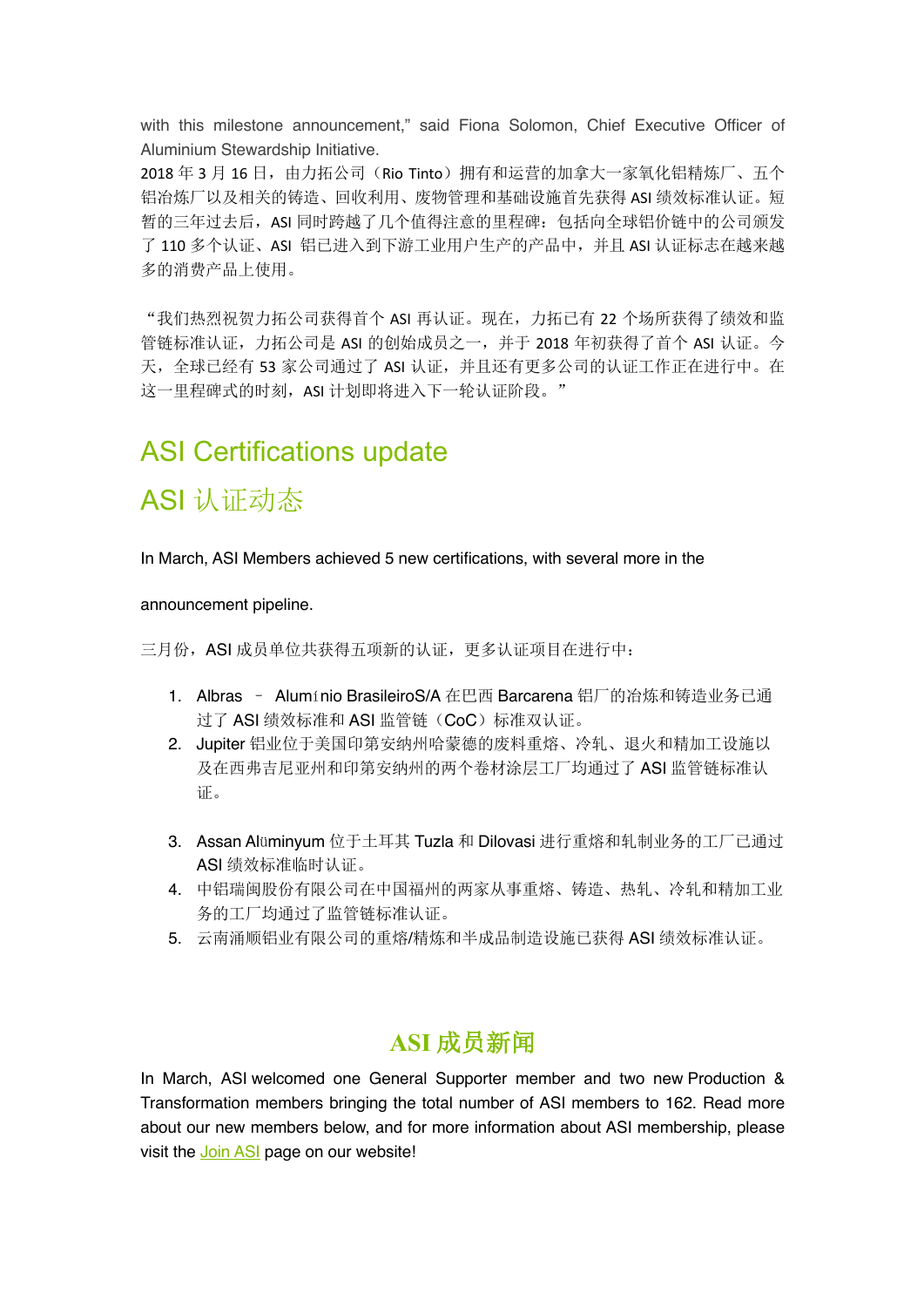3 月, ASI 迎来了一家一般支持类成员和两家生产和转化加工类成员的加入,使 ASI 成员总 数达到 162 家。在下面了解有关我们的新成员的更多信息,以及有关 ASI 成员资格的更多 信息,请访问我们网站上的加入 ASI 页面.

#### ATAM Recycling - Metal Traders

Latam Recycling - Metal Traders LLC is a commodity trading firm located in USA and South America that has been in the business for more than ten years and is focused on commercializing several raw materials such as ferrous and non-ferrous scrap, e-scrap, secondary and primary aluminum materials and some others.

#### ATAM 回收-金属贸易商

Latam 回收-金属贸易公司是一家位于美国和南美的商品贸易公司,从事该业务已有十余年, 专注于将几种原材料商业化,例如黑色金属和有色金属废料、电子废料、以及再生铝和原铝 材料以及其他一些材料。

We are a sustainable recycled materials trading company that operates worldwide and our main business is the procurement and brokerage of recycled ferrous and non-ferrous scrap metals that are used in closed loop product solutions to power today's growing circular economy.

*Iwould like to say that for me and my company, it is a complete honor to be part of ASI since we are a committed trading organization that is always looking to add value for the entire value chain. We are a young company which is focused on growth and reliability. Therefore being part of ASI makes us a better positioned company in the market to be exposed globally.*

*- Lineth Salamanca, Finance Director*

我们是一家可持续的再生材料贸易公司,业务遍及全球,主要业务是采购和代理回收的黑 色金属和有色金属废料,这些废金属用于闭环产品解决方案中,为当今不断发展的循环经 济提供动力。

对我和我的公司来说成为 *ASI* 的一员是十分荣幸的一件事,因为我们是一个坚定的贸易组 织,一直致力于为整个价值链增值。 我们是一家年轻的公司,专注于增长和可靠性。 因 此,成为 *ASI* 的一员使我们成为市场上定位更好的公司,并在全球范围内受到关注。 -Lineth Salamanca, 财务总监

#### Alcomet

可持续发展方针是 Alcomet AD 公司战略管理的基础。关注员工并确保工作中的健康和安全、 保护环境并减少环境足迹,满足客户需求并确保负责任的经济增长,对当地社区的发展尽到 社会责任并确保该地区的可持续性发展是 Alcomet AD 公司主要管理方针。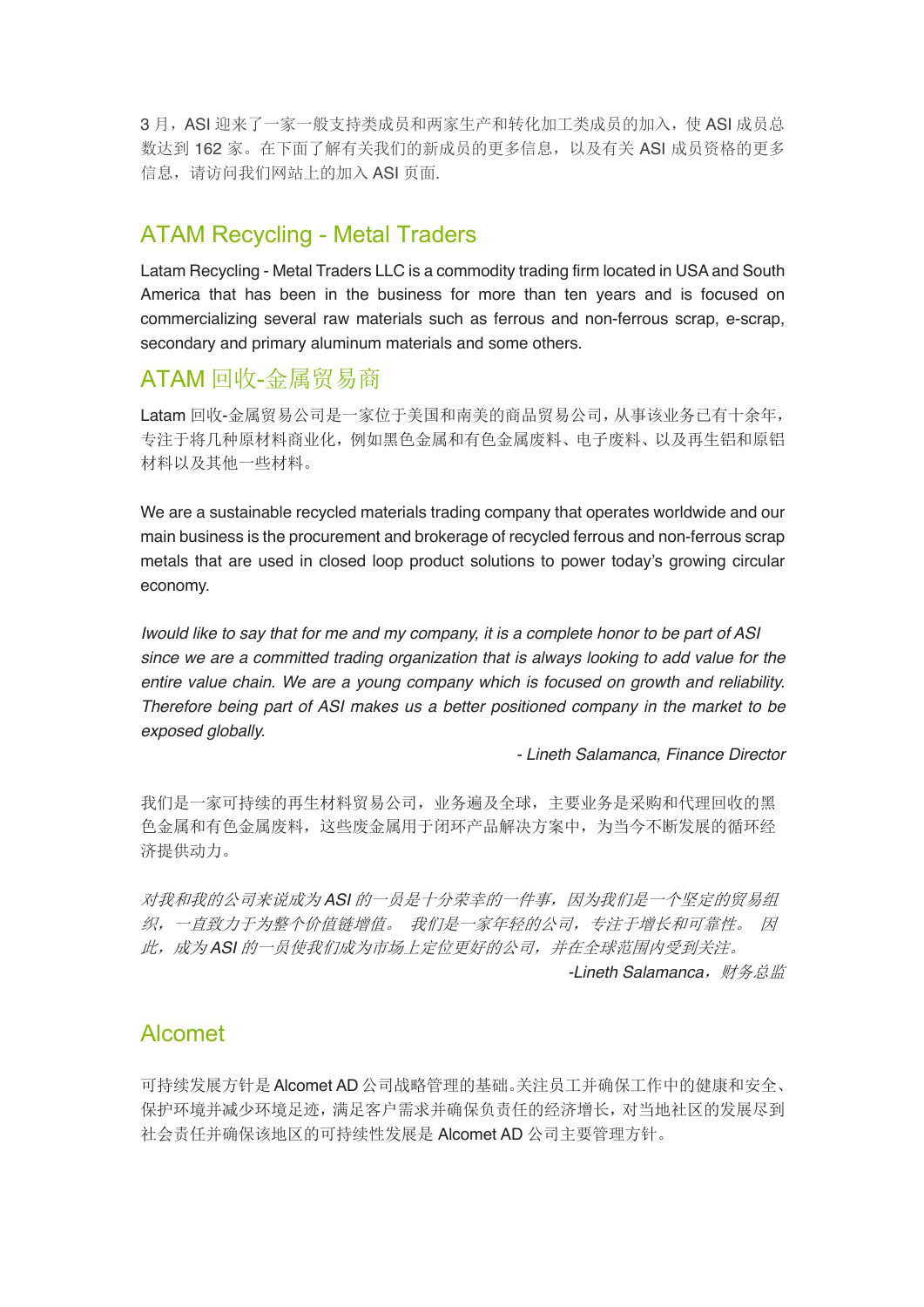*Alcomet* 是一家致力于将铝变成未来可持续原材料的公司。作为 *ASI* 的积极成员,我公司将 为实现整个全球铝行业共同的可持续发展目标做出贡献!

*–*首席执行官 *Huseyin Umu* 先生

#### 铝挤压和表面处理企业 Integrated Extrusion

金属挤压和表面处理企业 Integrated Extrusion©是一家成立于 1996 年的跨国股份公司,专 门从事铝挤压和金属加工业务。Integrated Extrusion©已成为挤压行业最大的领先制造商之 一,提供高产能、技术支持、工程和高端优质产品,是一家由高科技人才组成的科技型企业, 以先进技术为后盾在铝挤压领域处于领先地位。我们的产品广泛应用于各个领域,从建筑到 耐用消费品以及其他工业领域。公司将紧跟最新技术的发展,以应对所有应用领域及不断变 化的消费者需求。我们还高度重视确保持续的研发,以便能提供优质耐用产品来满足最终用 户的精准需求。随着新产品的不断扩展和不断增加,Integrated Extrusion©是成功的理想合 作伙伴。

我们的目标是加入一个有助于减少碳排放足迹并向世界提供可持续产品的全球大家庭。 –*CEO Abdullah Al Misbah*

### UPCOMING EVENTS 近期活动

#### Greener Aluminium online summit

**As the aluminium industry strives for a more sustainable future, the Greener Aluminium Online Summit (2-3 June 2021) will investigate how far along we really are on the path to decarbonisation and if we're going in the right direction.** 

#### 绿色铝在线峰会

随着铝工业为实现更可持续的未来而努力, 绿色铝在线峰会(2021年6月2日至3日)将 审视我们在去碳化道路上的真正步伐以及我们是否朝着正确的方向前进。

Organised in association with Aluminium International Today, the Summit will bring together aluminium manufacturers and environmental solutions providers to discuss the main issues, investments, technologies, and best practice examples from across the supply chain. Join the Summit to hear more on topics including: